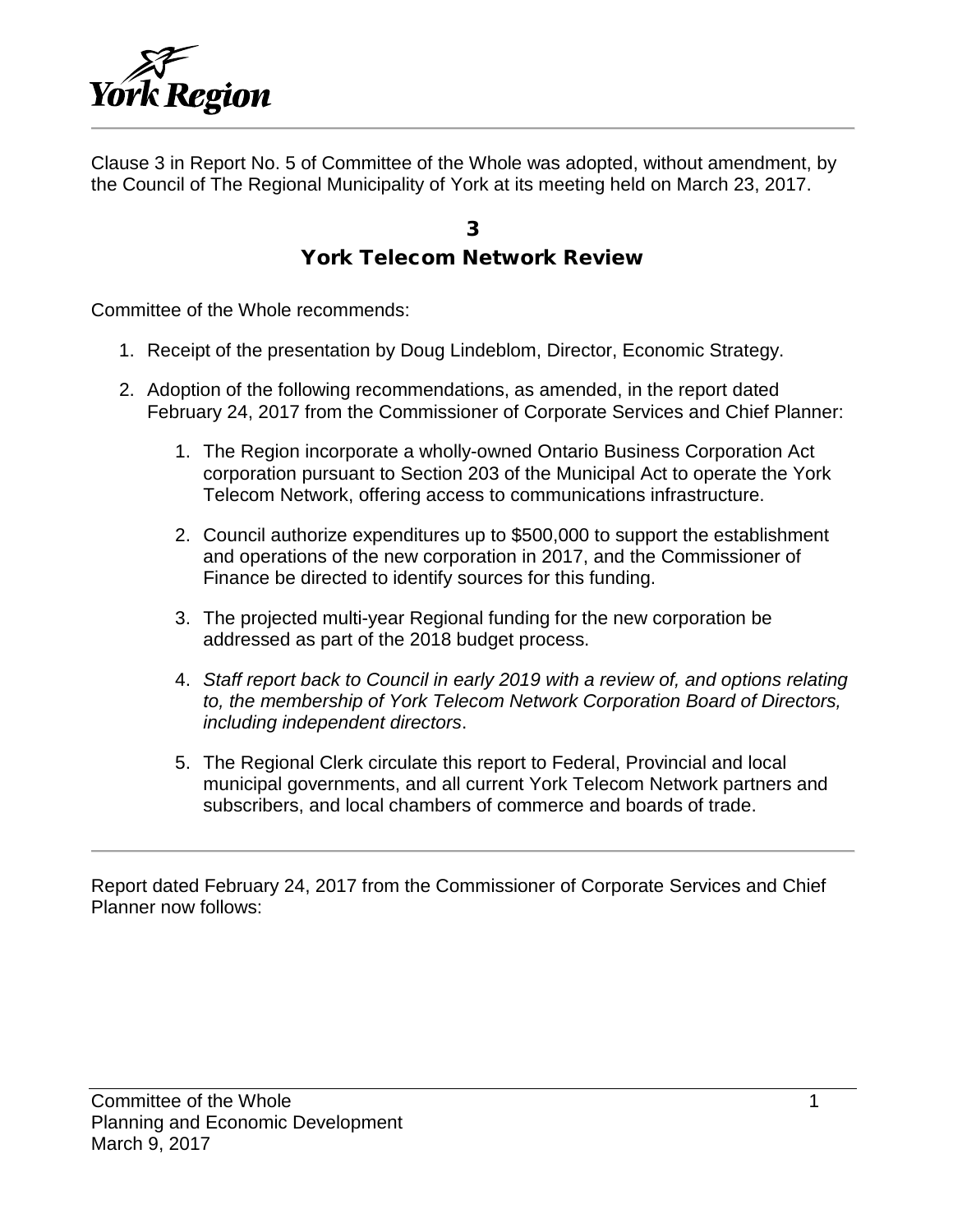#### 1. Recommendations

It is recommended that:

- 1. The Region incorporate a wholly-owned Ontario Business Corporation Act corporation pursuant to Section 203 of the Municipal Act to operate the York Telecom Network, offering access to communications infrastructure.
- 2. Council authorize expenditures up to \$500,000 to support the establishment and operations of the new corporation in 2017, and the Commissioner of Finance be directed to identify sources for this funding.
- 3. The projected multi-year Regional funding for the new corporation be addressed as part of the 2018 budget process.
- 4. The Regional Clerk circulate this report to Federal, Provincial and local municipal governments, and all current York Telecom Network partners and subscribers, and local chambers of commerce and boards of trade.

#### 2. Purpose

This report recommends that Council establish the York Telecom Network as a York Region owned entity under the Ontario Business Corporations Act, pursuant to Section 203 of the Municipal Act, to develop, build and operate the Regions' fibre network assets.

#### 3. Background and Previous Council Direction

#### Regional Council has recognized the importance of broadband access as an enabler of economic development

Regional Council has repeatedly recognized that broadband access for businesses, institutions and residents is a priority and an enabler of economic development. This is reflected in official documents, including Vision 2051, the York Region Official Plan – 2010, the 2015 to 2019 Strategic Plan; and the Economic Development Action Plan 2016 to 2019.

Council's recognition of the importance of broadband is particularly evident in its adoption of the York Region Broadband Strategy in 2014. The Broadband Strategy establishes objectives including maximizing the efficient investment of both public and private sector funding to improve connectivity throughout York Region.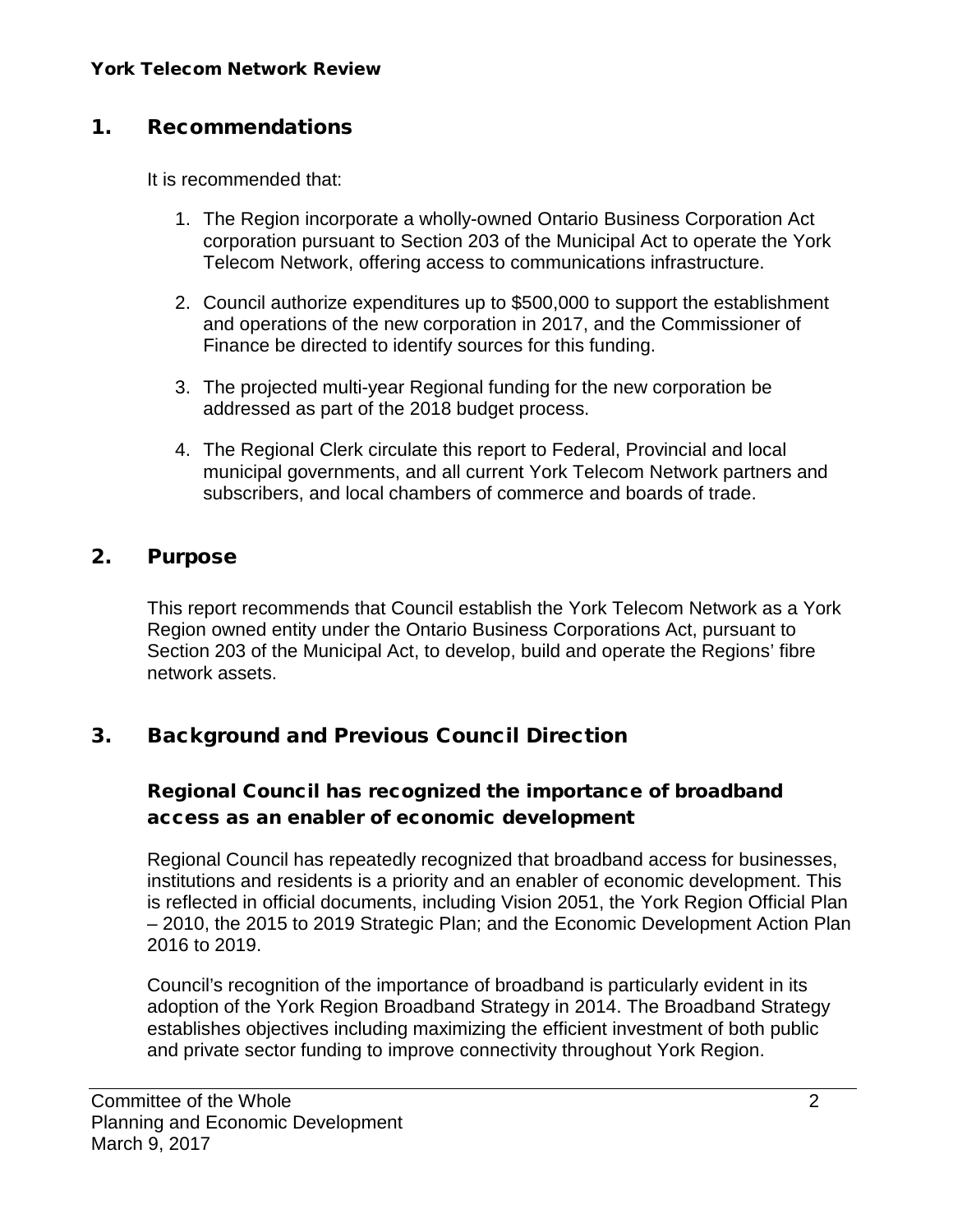#### The York Telecom Network was originally designed as a means of connecting Regional offices to each other

As indicated in a report adopted by Council on [June 25, 2015,](http://www.york.ca/wps/wcm/connect/yorkpublic/9185f29e-f93b-4764-8e55-569fac19aaac/jun+18+telecom+ex.pdf?MOD=AJPERES) the York Telecom Network was started in 2002 as a means of connecting Regional facilities to each other. These initial connections were lower cost than third party connections through Internet service providers. Since the first connection was made in 2002, the Region has continued to expand the network to improve control over the connectivity of its assets while reducing costs wherever possible.

#### The York Telecom Network evolved into a network serving numerous customers, which led to the need to develop a plan for the future

Since its beginnings in 2002, the York Telecom Network has evolved into a nearly 200 km fibre highway connecting a variety of regional buildings and assets including traffic control/cameras, Viva monitoring and payment systems, and water/wastewater monitoring systems. To date the Region has invested \$16 Million to build the current network.

The municipal, university, school and hospital (MUSH) sector have also recognized the benefits of the York Telecom Network and requested connections. Their rationale for connecting to the network includes cost-effectiveness, increased bandwidth, and simplified network monitoring capabilities.

The York Telecom Network's first non-Regional customer was connected in 2011. Now there are nine local MUSH sector subscribers with a total of 48 connections, including:

- Town of Newmarket
- Town of Georgina
- Town of Richmond Hill
- Town of Aurora
- King Township
- York Region District School Board
- York Region Police
- Southlake Regional Health Centre
- Ontario Research and Innovation Optical Network (ORION)

As the Regions' capital costs for the York Telecom Network rose over time and the number of MUSH sector requests to connect to the Network continued to climb, the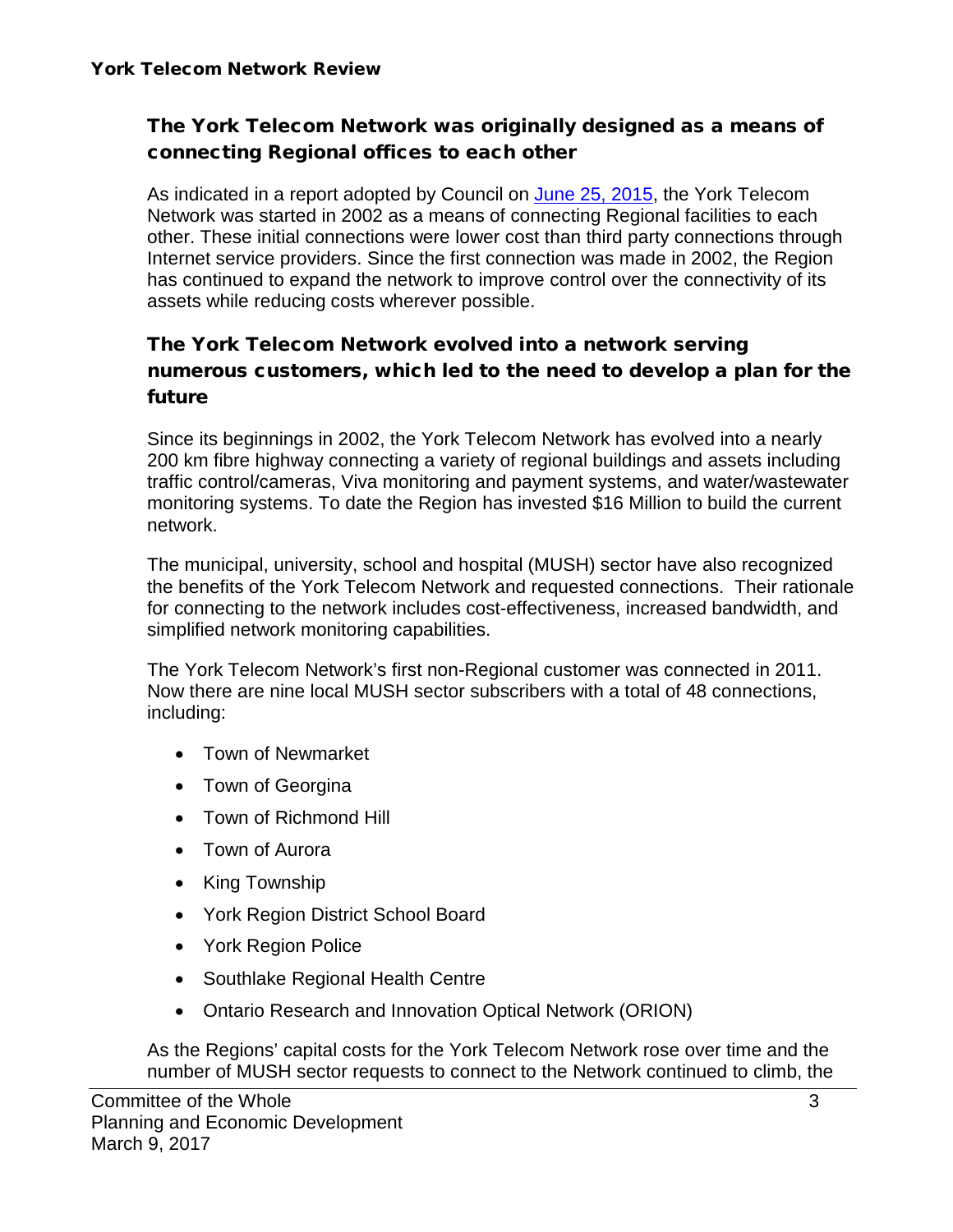need to conduct a thorough review and develop a plan for the future became clear. A review of the York Telecom Network commenced in 2014. The outcomes and recommendations derived from this work are the subject of this report.

#### The Broadband Strategy Advisory Task Force was established by Council in 2015 to advise on implementation of the Broadband Strategy and the York Telecom Network Review

In 2015, Regional Council established the Broadband Strategy Advisory Taskforce. Its role is to provide guidance in the implementation of the York Region Broadband Strategy and to advise on the future of the York Telecom Network. Between September 2015 and February 2017 the Task Force received four presentations from staff and consultants relating to the York Telecom Network and its' review. Advice from those Task Force meetings has been incorporated into the review process and helped shape reporting to Regional Council on this matter.

#### In June 2016 Regional Council endorsed development of the York Telecom Network into a wholly-owned subsidiary to build and operate the Regions' optical fibre network

On [June 23, 2016](http://www.york.ca/wps/wcm/connect/yorkpublic/10699513-9e15-416b-a692-06886179fe77/jun+16+telecom+ex.pdf?MOD=AJPERES) after an extensive review by staff and external consultants, Council endorsed a report recommending that the York Telecom Network be developed into a wholly-owned subsidiary to build and operate the Regions' optical fibre network. Council directed that further work be undertaken on the governance and business structure. This further work has been undertaken using both internal and external resources. IBI Group was hired to assist Regional staff in completing the required analysis, which involved research and gathering input from multiple sources using surveys, interviews and meetings. The consultant and staff connected with Regional Departments, current local municipal and MUSH subscribers of YTN, and internet service providers in the development of the recommendations.

Internal and external legal counsel was used to provide guidance regarding legal issues related to incorporating the York Telecom Network. Other municipalities that have developed and are managing optical fibre networks also provided valuable insights regarding best practices for developing a governance model and organizational structure for the York Telecom Network.

#### There are important policy reasons for continuing to develop the York Telecom Network

During the review of the York Telecom Network, several policy lenses were used to evaluate the work and understand the value in moving forward. Three important policy initiatives have been identified through this review that support advancing the York Telecom Network, including: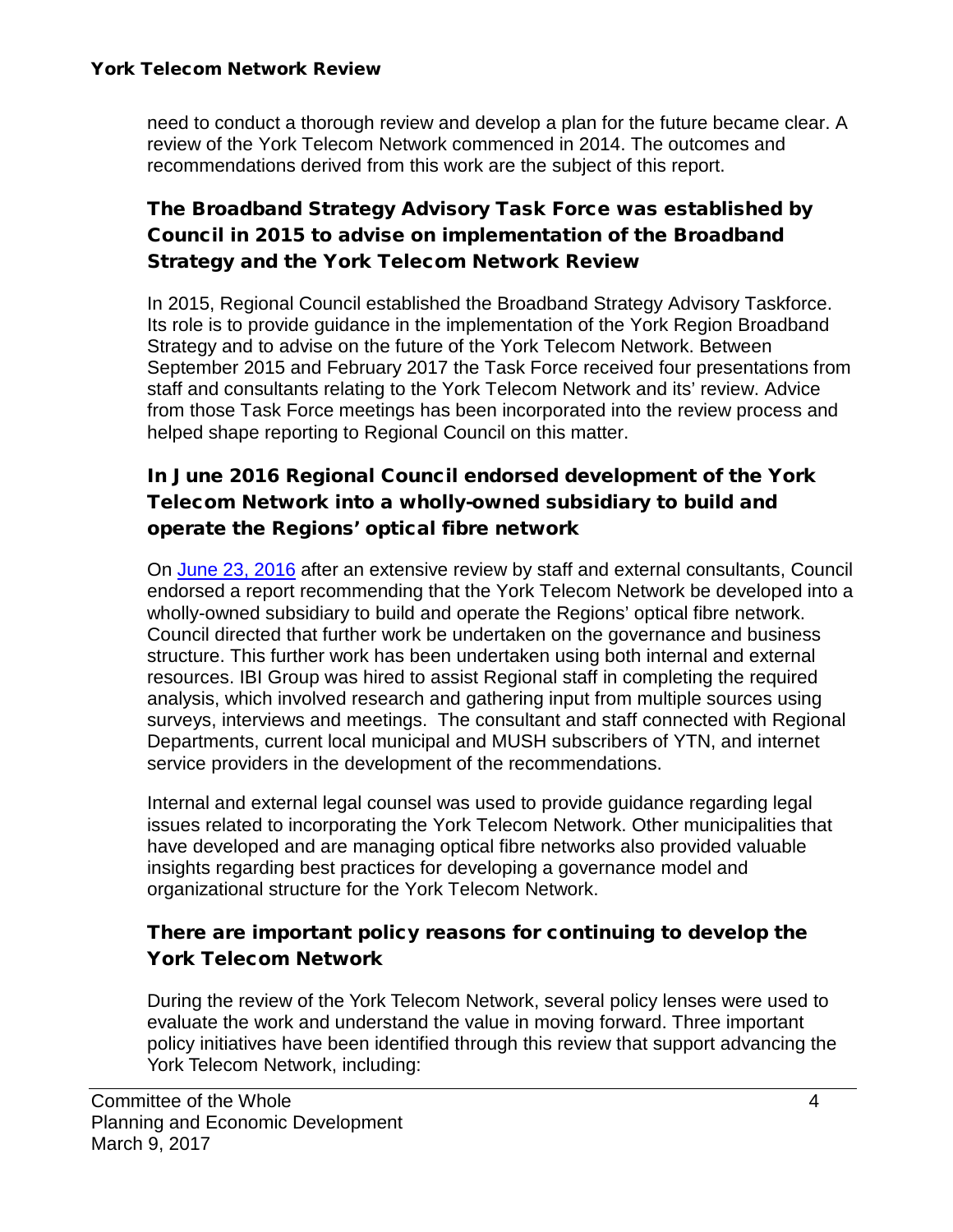- 1. **Serving public sector operational needs effectively** the original purpose of the York Telecom Network was to provide cost effective connectivity to Regional (and later MUSH partner) customers, and this continues to be relevant
- 2. **Driving economic and social benefits in communities** research and discussion with other municipal broadband network providers clearly indicates the positive economic and social impacts of municipal broadband networks on communities
- 3. **Extending high speed broadband into under-served areas of the Region** – the Broadband Strategy recognized that there is a digital divide between urban and rural areas of the Region, primarily as a result of the cost hurdle to provide fibre to under-served areas. Regional fibre could be leveraged to help bridge the gap and help private service providers extend high speed service into the Regions' rural areas

#### The Broadband Strategy Advisory Task Force received a presentation on the proposed York Telecom Network entity and has recommended it be brought forward for consideration

A summary of this work was presented during a meeting of the York Region Broadband Strategy Advisory Task Force, on February 16, 2017, which resulted in an endorsement to present the proposed governance and business to Committee of the Whole and Council.

#### 4. Analysis and Implications

#### It is recommended that the York Telecom Network be incorporated as a wholly-owned subsidiary of York Region under the Ontario Business Corporations Act

Based on a legal review, the York Telecom Network should be incorporated as an entity under the Ontario Business Corporations Act (OBCA) to provide the Region with the greatest flexibility to take advantage of opportunities to collaborate directly with industry. This structure allows the York Telecom Network to work effectively in the fibre network space and generate revenue, which can be used to finance ongoing expansion of the network or other investments approved by the Board of Directors.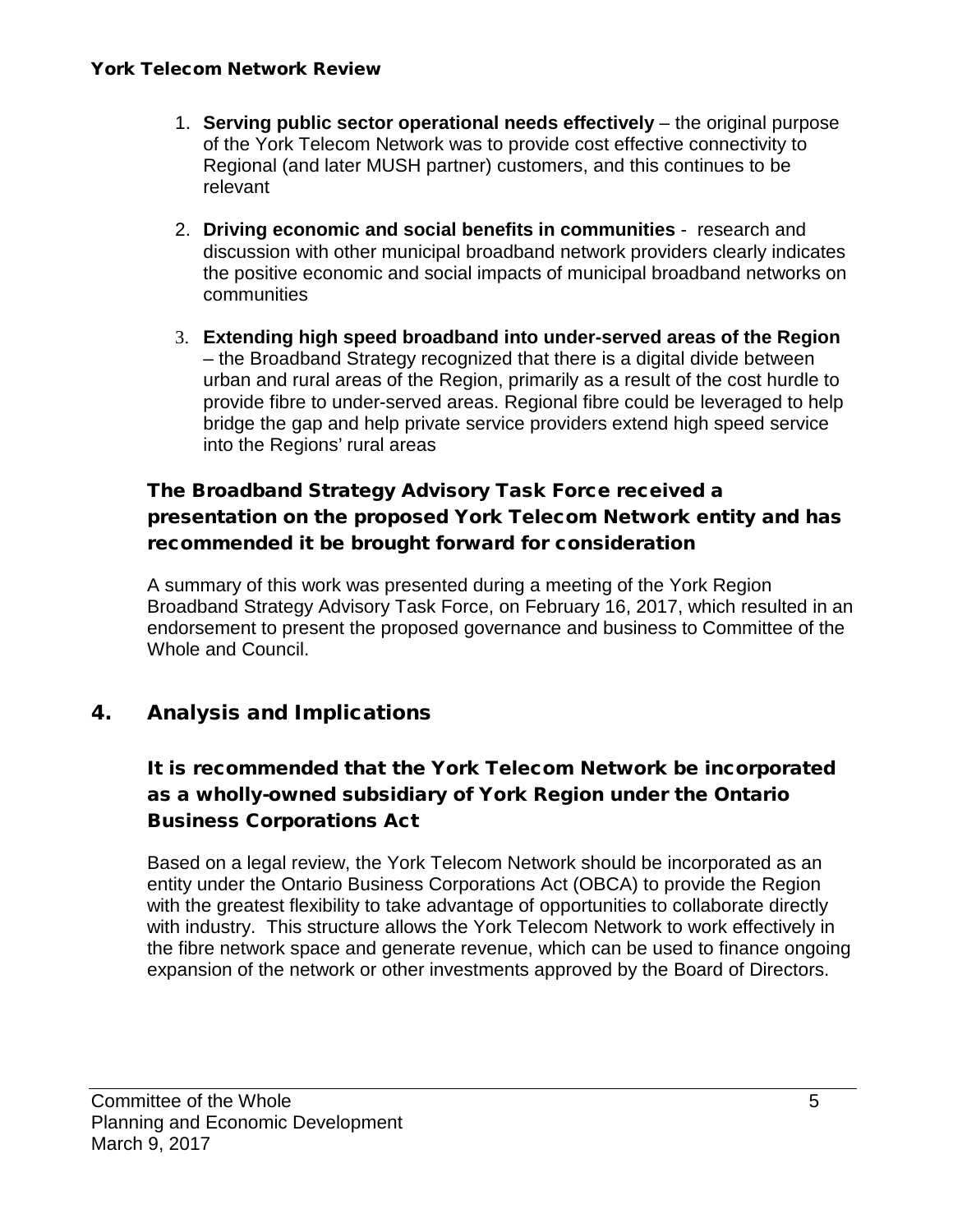#### The proposed structure for the York Telecom Network Corporation is similar to existing entities established by the Region

Both Housing York Inc. and York Region Rapid Transit Corporation have been established by the Region as OBCA corporations.

Table 1, York Region Corporation Structure Comparison, compares key elements of the corporate structures of Housing York Inc., York Region Rapid Transit Corporation and the recommended structure of the York Telecom Network Corporation. As noted in the table, the recommended structure for the new corporation is most similar to that of Housing York Inc.

Table 1

| <b>Comparative Measures</b>                                                           | <b>York Telecom</b><br><b>Network</b> | Housing York Inc. | <b>York Region</b><br><b>Rapid Transit</b><br>Corporation |
|---------------------------------------------------------------------------------------|---------------------------------------|-------------------|-----------------------------------------------------------|
| <b>Ontario Business Corporations Act</b><br>(OBCA)                                    |                                       |                   |                                                           |
| Wholly owned subsidiary of York<br>Region                                             |                                       |                   |                                                           |
| Board of Directors is comprised of<br><b>Regional Council Members</b>                 |                                       |                   |                                                           |
| Separate Audited Financials -<br>consolidated into York Region's<br><b>Financials</b> |                                       |                   |                                                           |
| Owns and operates assets                                                              |                                       |                   |                                                           |
| <b>Employees are Regional Staff</b>                                                   |                                       |                   |                                                           |
| Owner/operator & service<br>delivery                                                  |                                       |                   |                                                           |

#### **York Region Corporation Structure Comparison**

#### The Board of Directors is proposed to be comprised of members of Regional Council

Other jurisdictions that have established open access optical fibre networks have been reviewed. Composition of the boards of directors for these entities varies greatly. Some are completely comprised of senior municipal staff while others include a mixture of staff, elected officials and/or industry experts.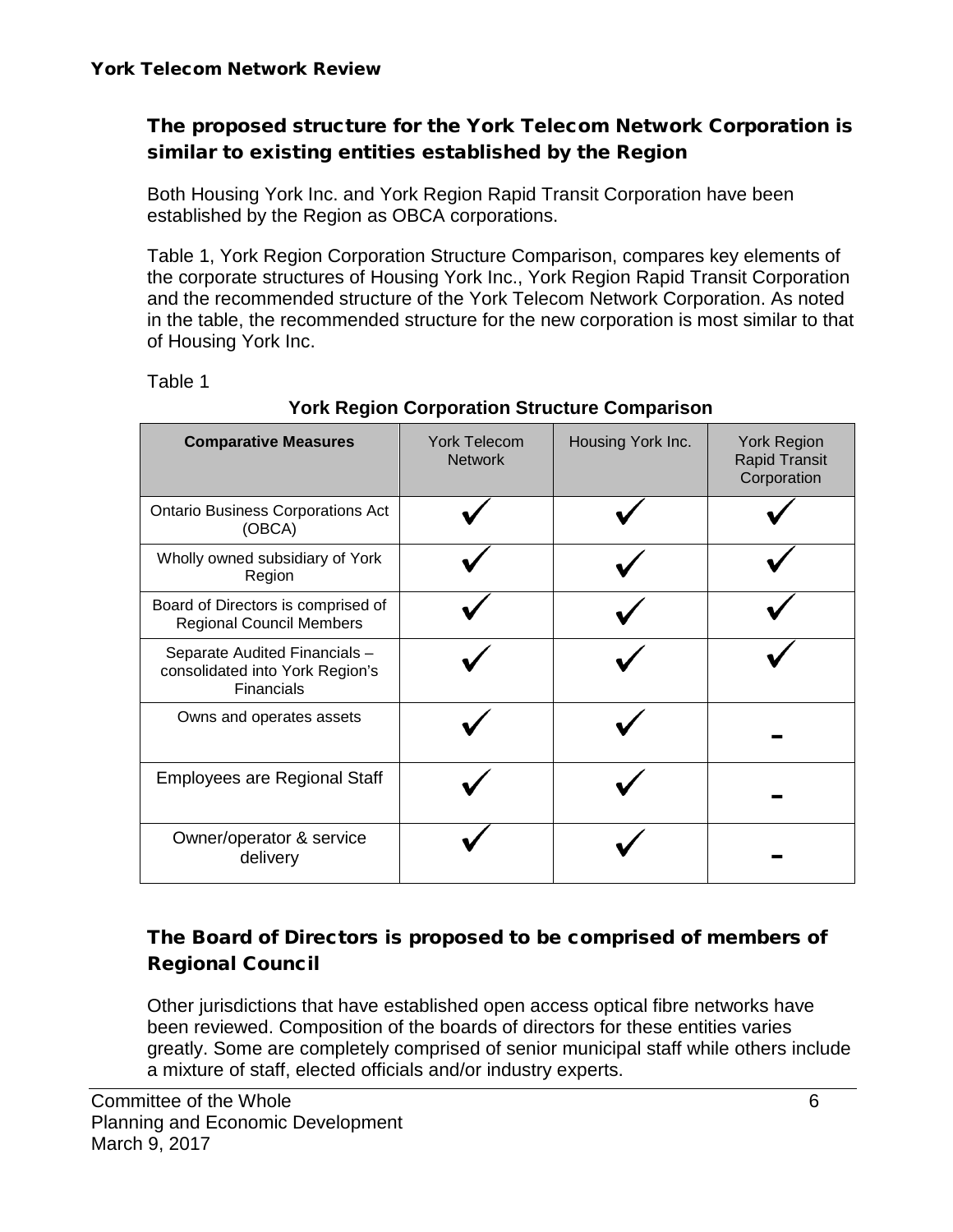It is recommended that the Board of Directors of the York Telecom Network Corporation be comprised of members of Regional Council. This is consistent with the governance models for Housing York Inc. and York Region Rapid Transit Corporation. The entity can be set up to allow the addition of non-Council members in the future should it be deemed appropriate.

#### The Region will obtain the expertise necessary to manage and operate the new corporation and advise the Board of Directors

It is recommended that the York Telecom Network entity be managed and operated by expert staff hired and employed by York Region, also in keeping with the Housing York Inc. structure. It will be critical to secure senior staff for the new organization that have industry expertise to build and operate the business and advise the Board of Directors on strategic direction. Upon approval by Council a process to recruit the appropriate expert staff would commence.

The staffing requirement for the corporation would include:

- a General Manager
- a Chief Financial Officer
- a Marketing and Business Development Manager
- staff to manage deployment and maintenance of the optical fibre and conduit network

A number of operational support services will be provided by other York Region divisions, including: Legal Services; IT Services; Finance; and Corporate Communications.

Figure 1, York Telecom Network Corporation Organizational Chart, shows the recommended structure for the new corporation.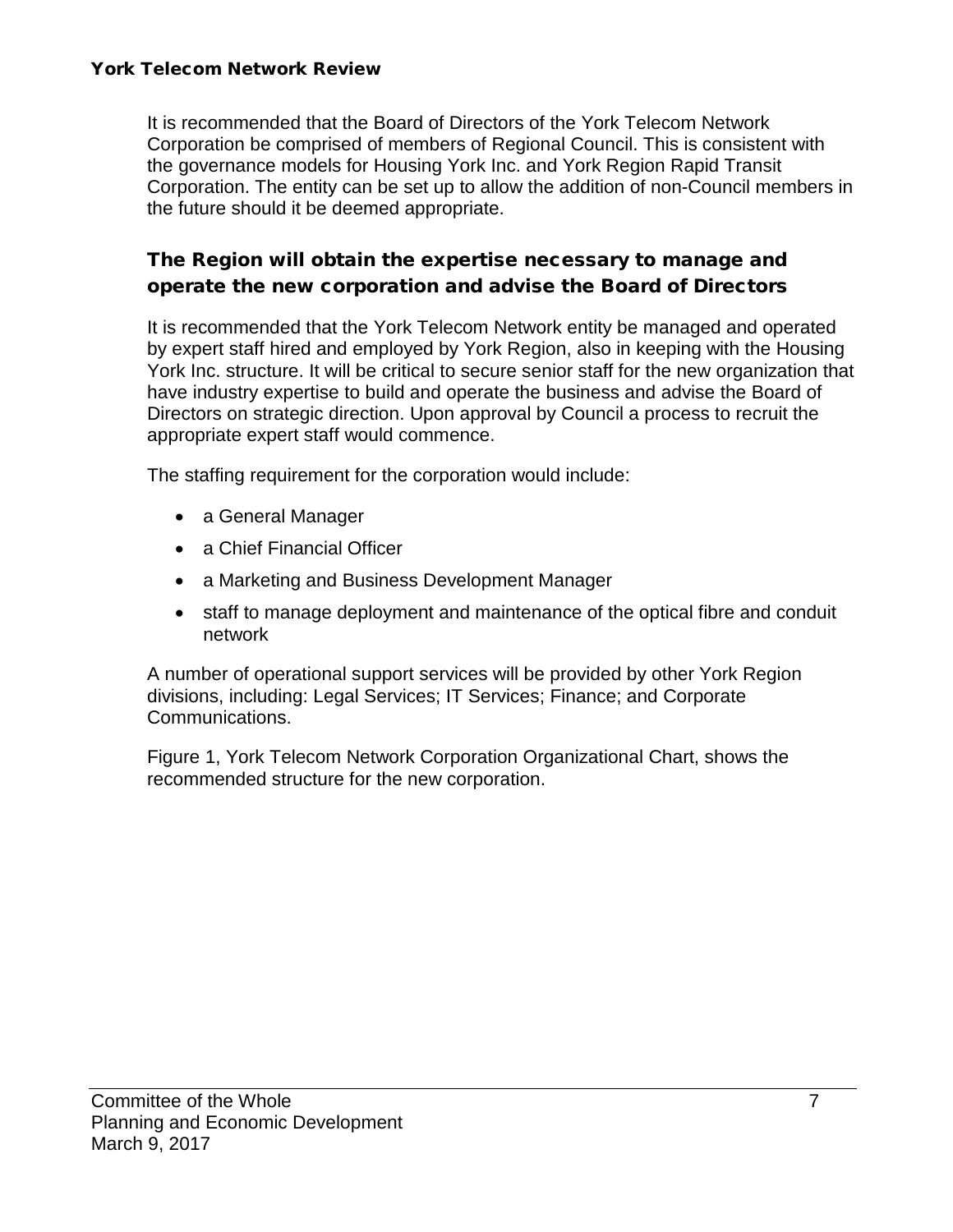

#### **Figure 1 York Telecom Network Corporation Organizational Chart**

#### The business plan for the York Telecom Network Corporation will be developed by the new entity, for Regional Council approval

The mandate, responsibility and scope of the new entity will be incorporated into the Articles of Incorporation. Once established, the management and Board of Directors will be responsible for development of a strategic direction within the agreed upon scope, as well as a new network and business plan that would initially come before Regional Council for approval as part of the 2018 budget and business plan process.

Once a General Manager is in place, one of the first priorities will be to develop the strategic direction of the York Telecom Network Corporation for presentation to the new Board of Directors. The strategic direction will assist in delivering broadband infrastructure across York Region that:

- serves the connectivity needs of York Region's departments and those of local MUSH partners
- supports economic development initiatives and business attraction, retention and expansion
- bridges the digital divide that exists between urban and rural areas by enabling the private sector in their efforts to provide services to businesses and residents in under-served areas.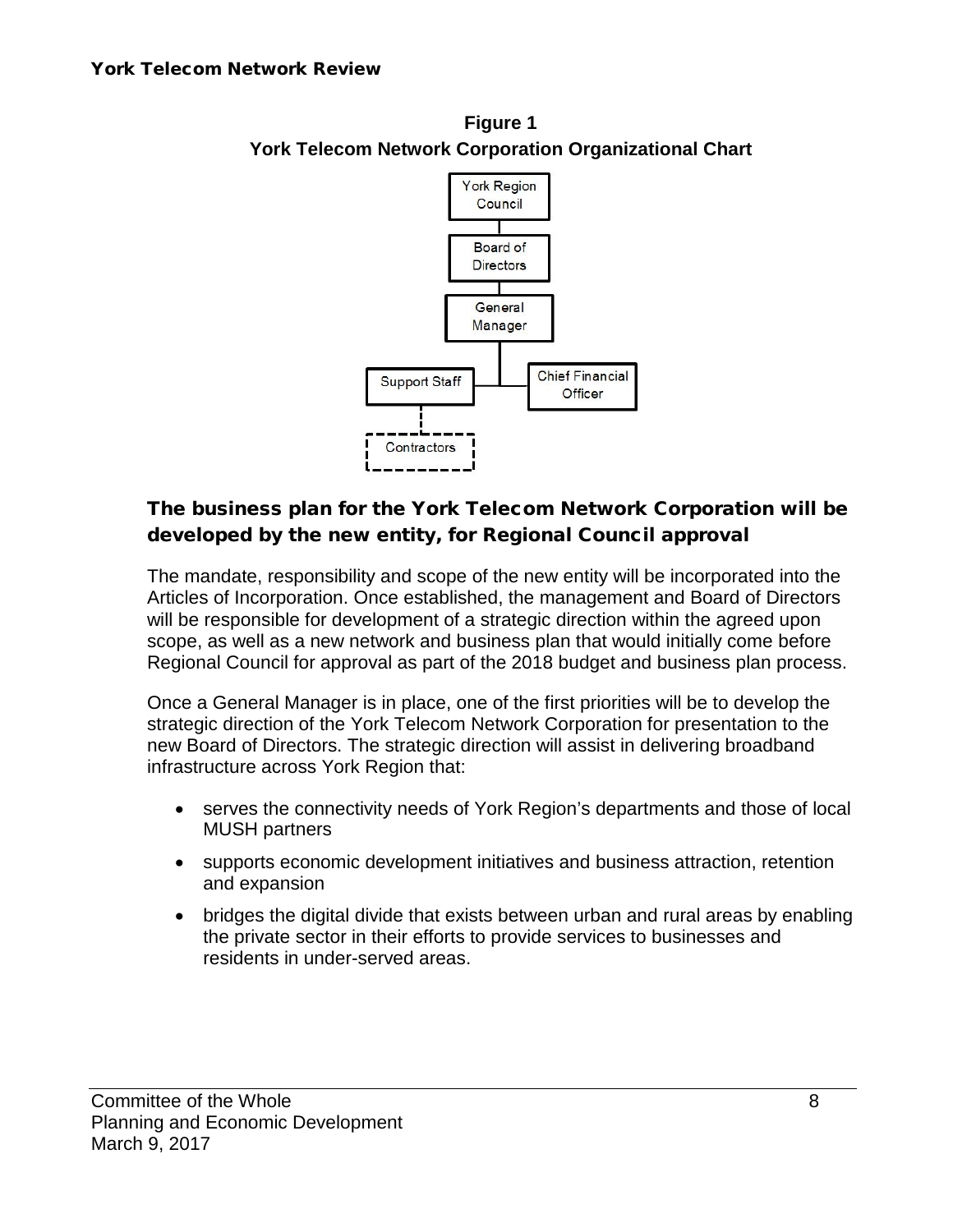#### The York Telecom Network entity will serve existing York Region and MUSH sector customers, and could also engage with the private sector

During the analysis, feedback was collected on current, planned and desired usage of the York Telecom Network from a variety of sources, including York Region departments, York Region Police, local municipalities, school boards, post-secondary institutions, hospitals, data centre providers, and Internet service providers.

The review identified demand for access to the Region's optical fibre and conduit network. This was used to estimate future demand and potential cash flows.

This interest in the York Telecom Network resulted in the identification of four categories of potential customers:

- 1. York Region departments and corporations
- 2. Local Municipalities and their boards and agencies (eg libraries, utilities)
- 3. Other Local MUSH partners (eg hospitals, school boards)
- 4. Internet Service Providers and Data Centre operators

Currently the York Telecom Network fees cover operating costs, with capital costs covered by various York Region departments. Modest revisions in the pricing structure can be set to continue covering operational expenses and assist the corporation in recovering capital expenses over time from the customer base.

The new business plan prepared by management of the York Telecom Network entity will include pricing, marketing and outreach tactics to maximize capturing this demand and recovering costs.

#### The York Telecom Network Corporation could facilitate Internet service provider "last mile" connections in under-served areas

By opening access to the York Telecom Network, it is intended that more Internet Service Providers will be able to cost effectively extend services throughout York Region. This is due to the fact that some may be able to avoid the capital costs associated with building additional optical fibre to reach new customers by leasing access to the York Telecom Network. The "last mile", or connection directly linking the customer to the backbone network, is most difficult to achieve in rural areas where the density of customer is lowest, limiting the business case for Internet Service Providers.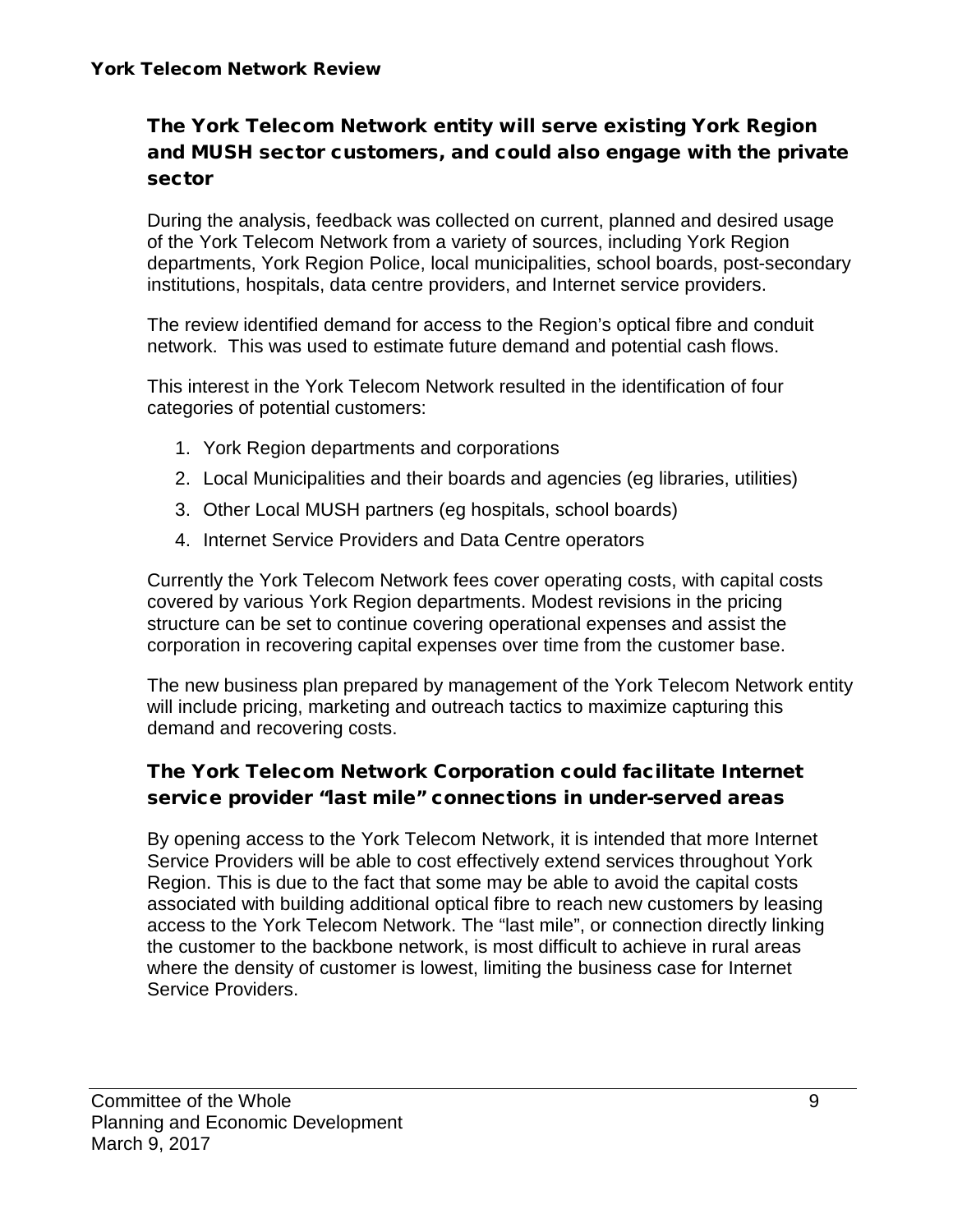#### Transition to the new entity will occur through 2017

Throughout the transition from an internal operation to an external business entity, the Region will continue to provide service to existing customers and ensure MUSH partner connectivity needs continue to be met.

The following list of items summarizes the major tasks that are to be completed in the short term as the internal operation is transitioned to the separate entity. The intent is to aim for the York Telecom Network entity to be operational by 2018.

- Establish a Transition Team
- Hire Management Team and Staff
- Incorporate the new entity
- Establish Board of Directors
- Initial review of network plan for possible revisions
- Develop a Capital and Operating Budget submission for consideration during the 2018 Regional budget review process
- Develop corporate policies and procedures and revenue and expense management and tracking processes
- Engage existing internal and MUSH customers to revise existing agreements
- Engage potential new MUSH and private sector customers as appropriate

#### 5. Financial Considerations

#### Operational and capital budget considerations for the York Telecom Network entity will result in the need for Regional financial support

Initiating the York Telecom Network as a business entity will require capital and potentially operating subsidies for the foreseeable future. The corporation's funding needs will be established by the management and Board of Directors of the new entity and addressed through the Region's budget process.

In addition, Regional departments that currently access the York Telecom Network without paying subscriber fees will now incur those costs for new fibre connections, impacting on the Regions' operating budget. Fees would be required to be paid to a service provider regardless, whether to York Telecom Network or a private Internet Service Provider, and decisions on selecting providers for connections will continue to be made on a competitive basis. While these additional costs are ultimately balanced by the York Telecom Network revenues that accrue back to the Region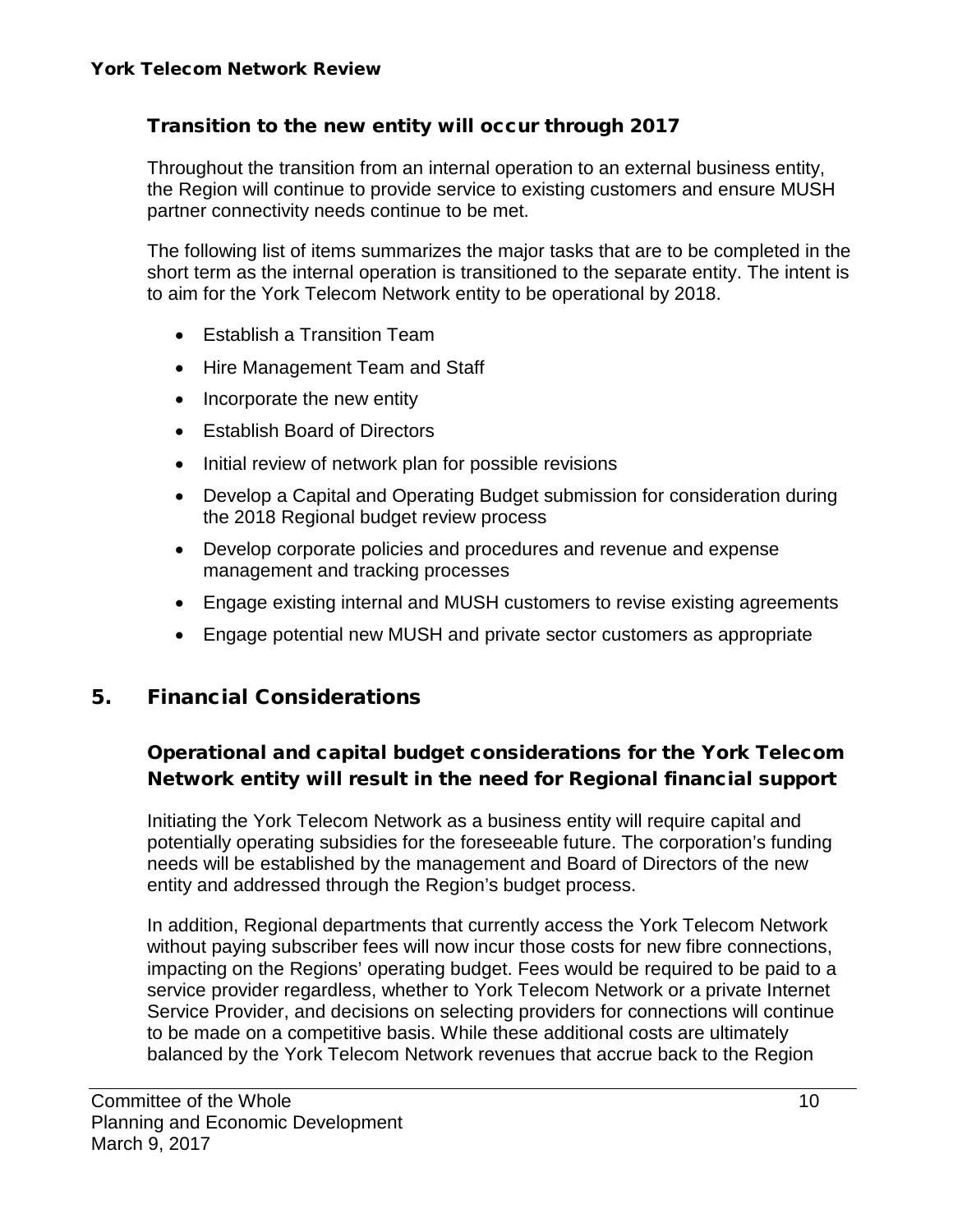through the consolidated financial statements, they will generate operating budget pressures that will need to be considered during the budget review process.

The York Telecom Networks' funding requirements will be revisited on an annual basis to take advantage of opportunities, including:

- Alignment with Regional capital projects
- Partnerships with the private sector
- Funding opportunities (e.g. the Federal Connect to Innovate Program)

There may be instances where engaging in arrangements such as fibre swaps or joint builds with the private sector can reduce capital costs. The new corporation will work closely with the Region, other levels of government, and network stakeholders to minimize costs, maximize revenues and take advantage of funding opportunities.

#### Funds are required in 2017 to establish the new corporation and hire staff

Funding in the amount of up to \$500,000 is required in 2017 to establish the new corporation. These funds will be used to cover the cost of management and staff, incorporating the organization, and developing the tools, processes and procedures necessary to launch the new entity by January 1, 2018. As these funds are not included in the current 2017 Budget, the Commissioner of Finance will identify sources and how they impact on the budget.

#### 6. Local Municipal Impact

To date, the municipalities of Aurora, Georgina, King, Newmarket and Richmond Hill, York Regional Police, York Region District School Board, King Public Library, and Southlake Regional Health Centre are subscribers to the York Telecom Network. York Region has also received network connection requests from East Gwillimbury, Vaughan, York University and Seneca College.

The course of action recommended in the report will provide the ability for local municipalities and MUSH sector stakeholders to improve their Broadband connectivity by leasing access to the Region's optical fibre network. Internet service providers would also be able to leverage Regional optical fibre to cost-effectively expand their reach into new and underserved market areas.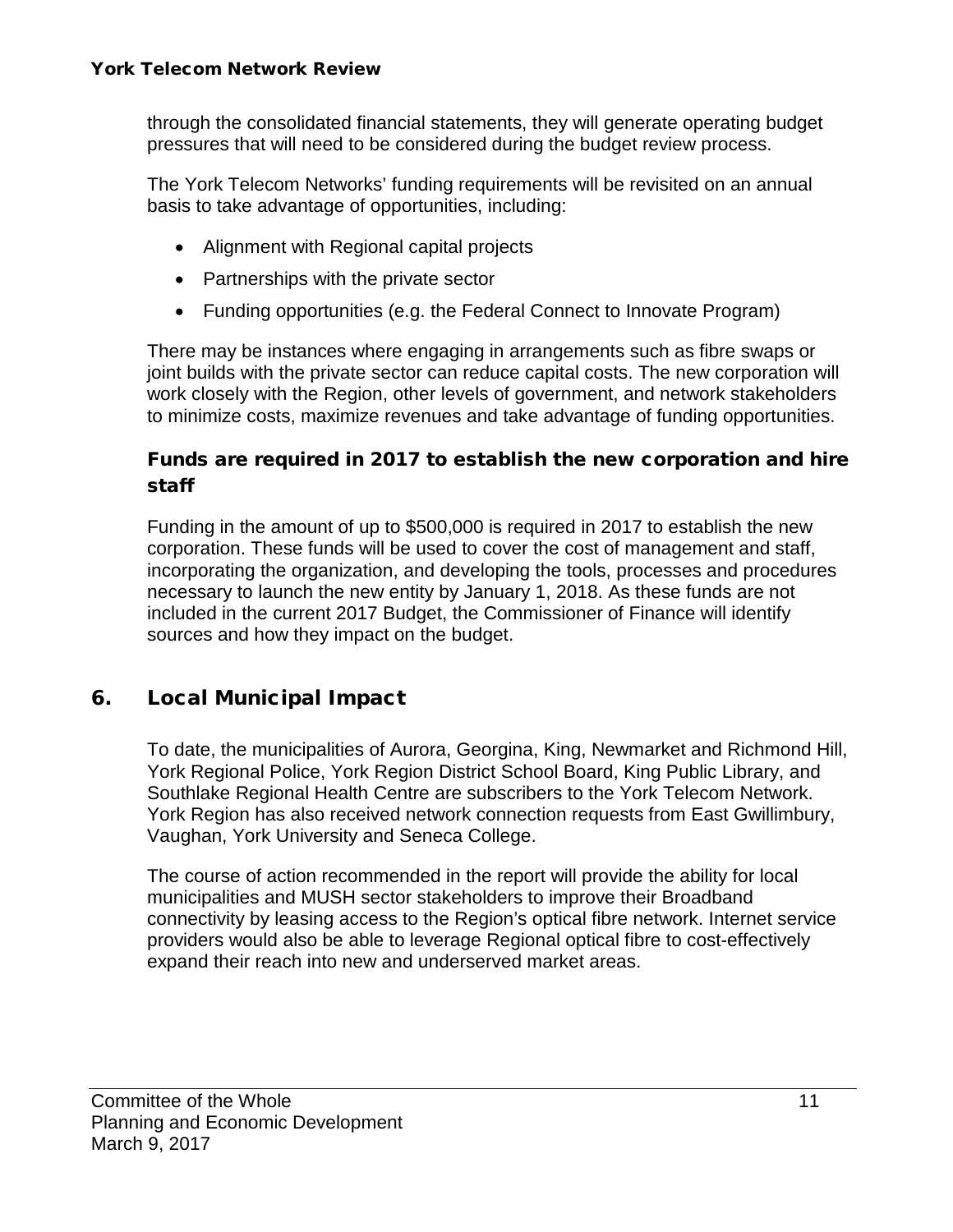#### 7. Conclusion

Council has signalled that it recognizes the importance of broadband access as a key priority and an enabler of economic development.

The York Telecom Network originated as a means to connect Regional assets while saving connectivity costs. Demand has grown to leverage the York Telecom Network by the Region, MUSH sector partners and the private sector as a means to meeting connectivity needs. To ensure the network can be developed in an effective manner, Council directed Regional staff to complete a review of the York Telecom Network and recommend a governance and business structure for consideration.

Advancing the York Telecom Network will serve three important policy initiatives for the Region, including serving public sector operational needs effectively, driving economic and social benefits in communities, and extending high speed broadband into under-served areas of the Region.

This review has led to the recommendation to establish the York Telecom Network as a wholly-owned subsidiary of the Region, incorporated under the Ontario Business Corporations Act. The governance structure is similar to other Regional entities. It is recommended the new entity have a Board of Directors made up of members of Regional Council, and be managed by new staff hired as Regional employees, with expertise in broadband network development and deployment. This new corporation would offer dark fibre access to Regional departments, MUSH stakeholders, and Internet service providers and data centre operators.

There is a need to implement a transition plan from the internal operation to an external entity to ensure the smooth transfer or responsibility while maintaining existing service. Funding is required in 2017 to establish and staff the new corporation. Once established, the management and Board of Directors of the new York Telecom Network entity will develop a new network plan and business plan for Council's consideration during the 2018 budget process.

For more information on this report, please contact Doug Lindeblom, Director of Economic Strategy at 1-877-464-9675 ext. 71503.

The Senior Management Group has reviewed this report.

February 24, 2017

#7355526

Accessible formats or communication supports are available upon request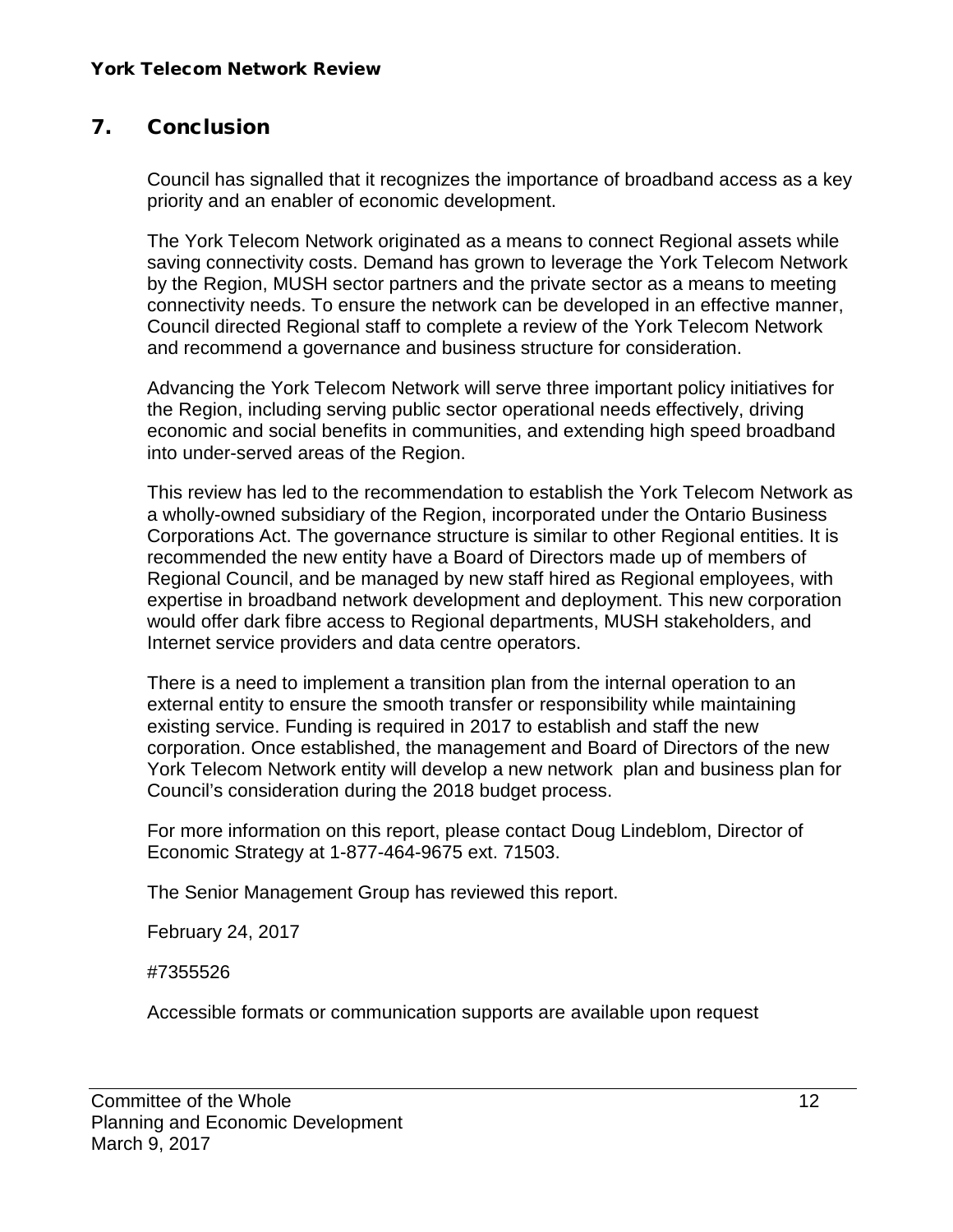# YORK TELECOM NETWORK REVIEW

# Committee of the Whole March 9, 2017



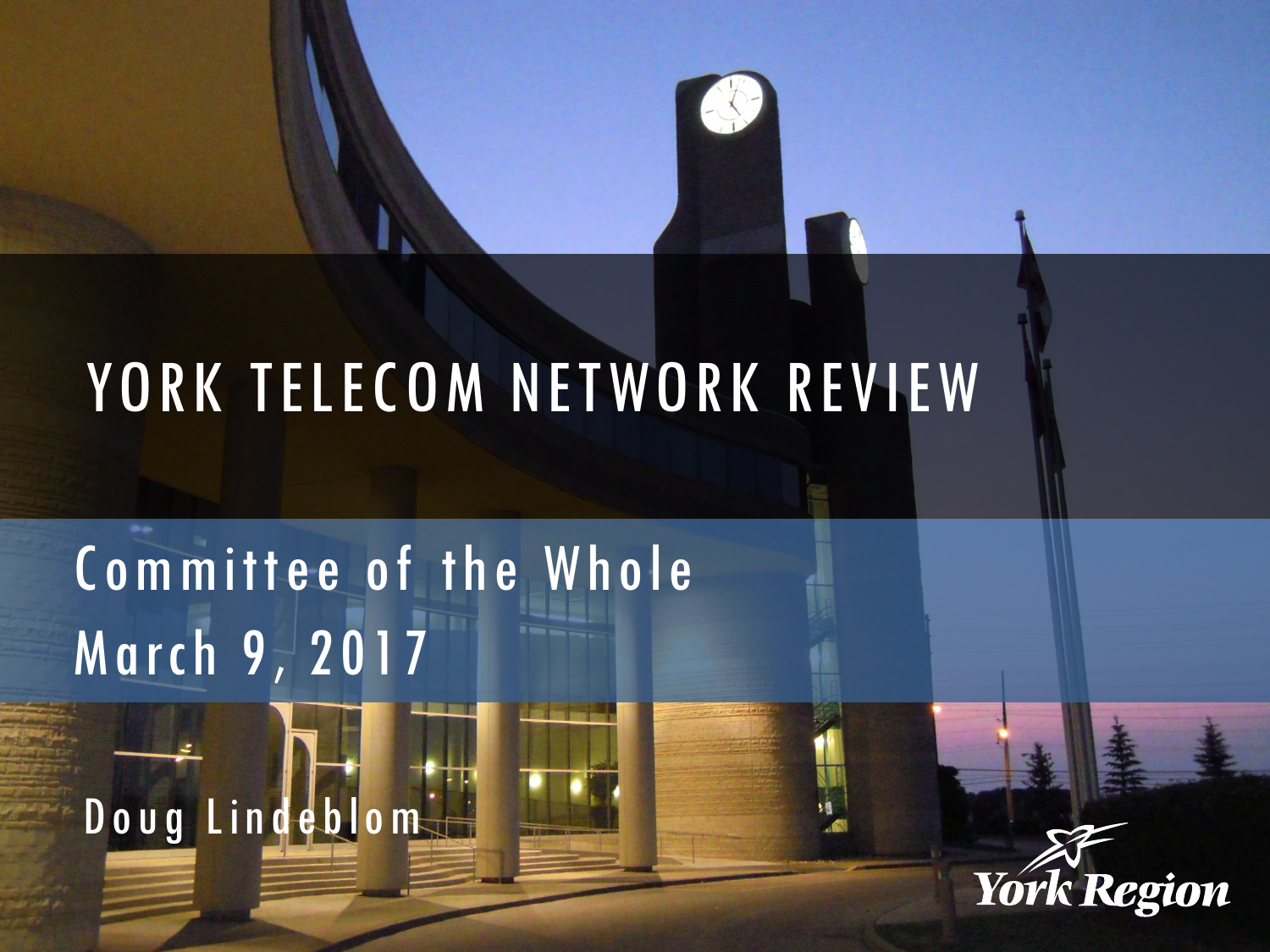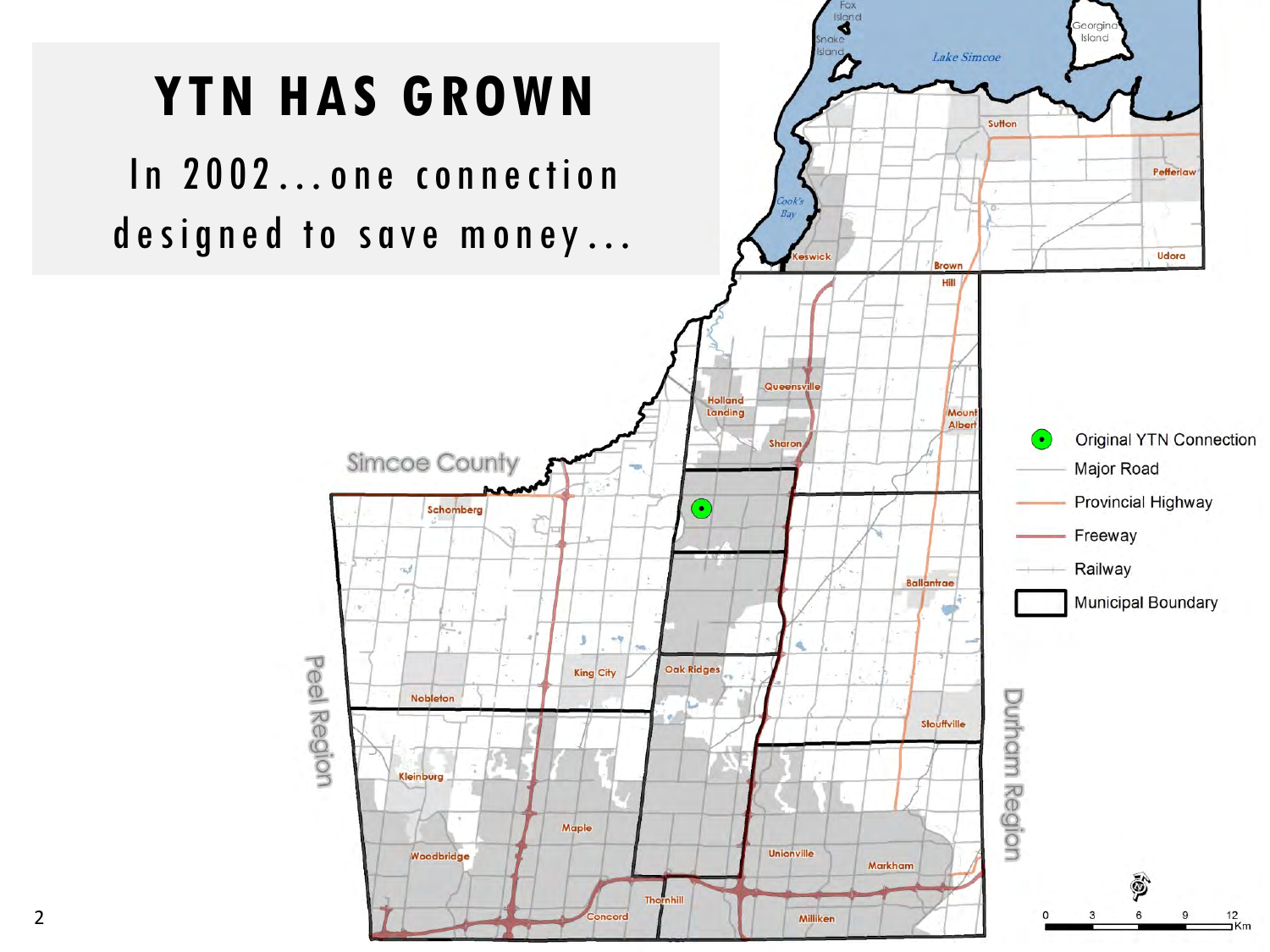

3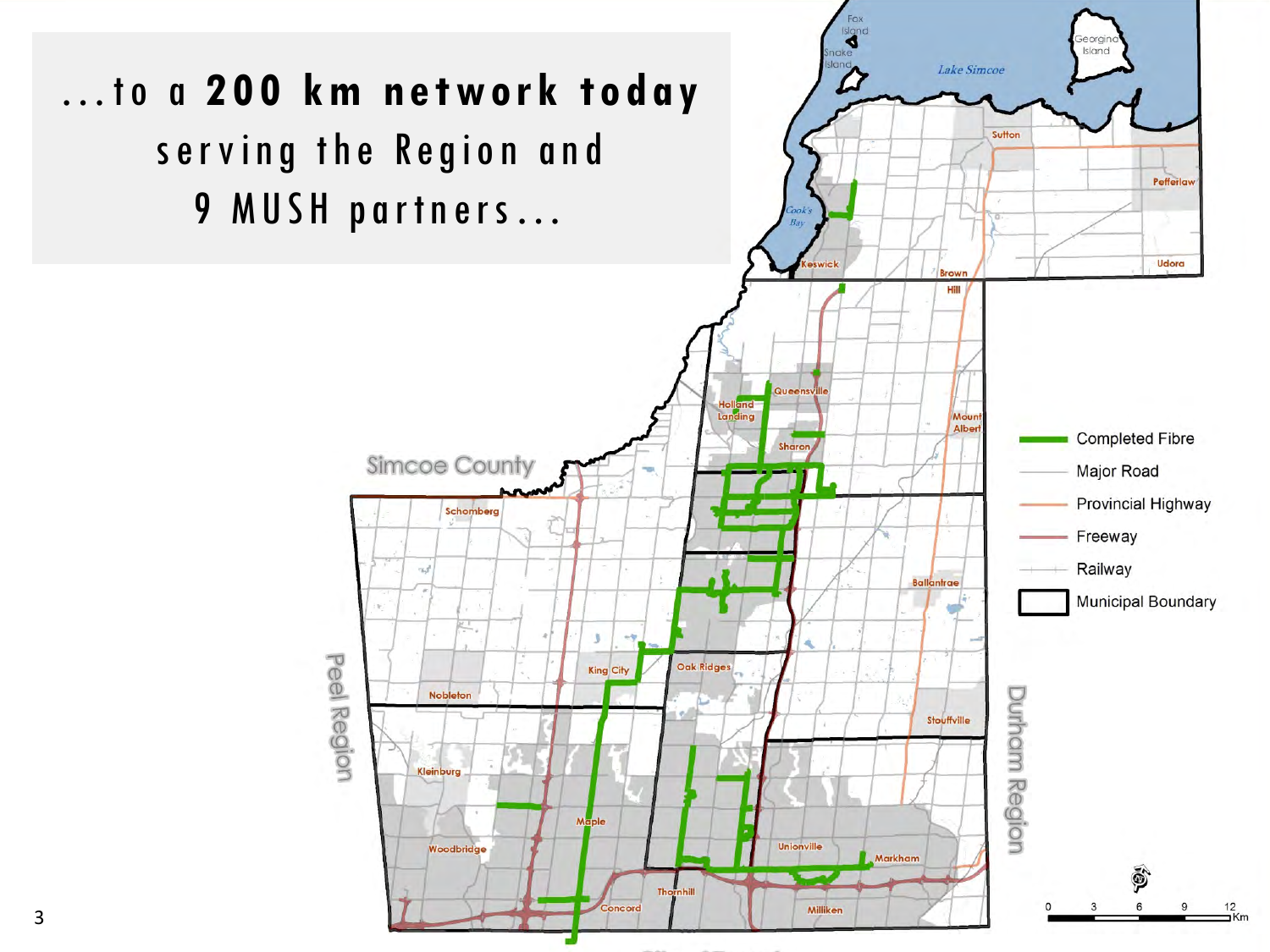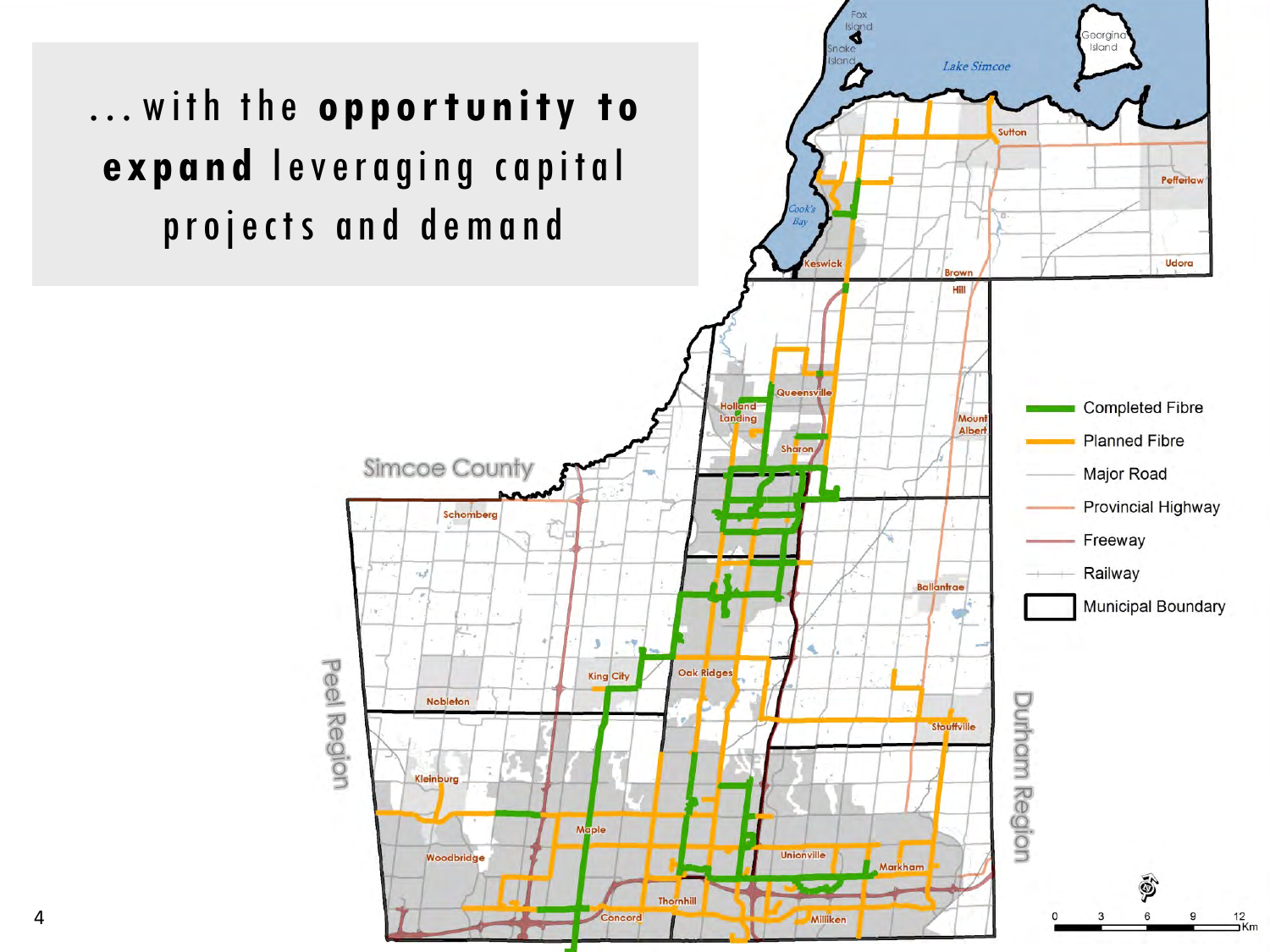### COUNCIL APPROVED PRINCIPLES – JUNE 2016

## **Establish York Telecom Network as:**

- Arms length wholly-owned entity
- Providing Dark fibre only
- Serving Region and MUSH sector customers
- Consideration for private sector partnerships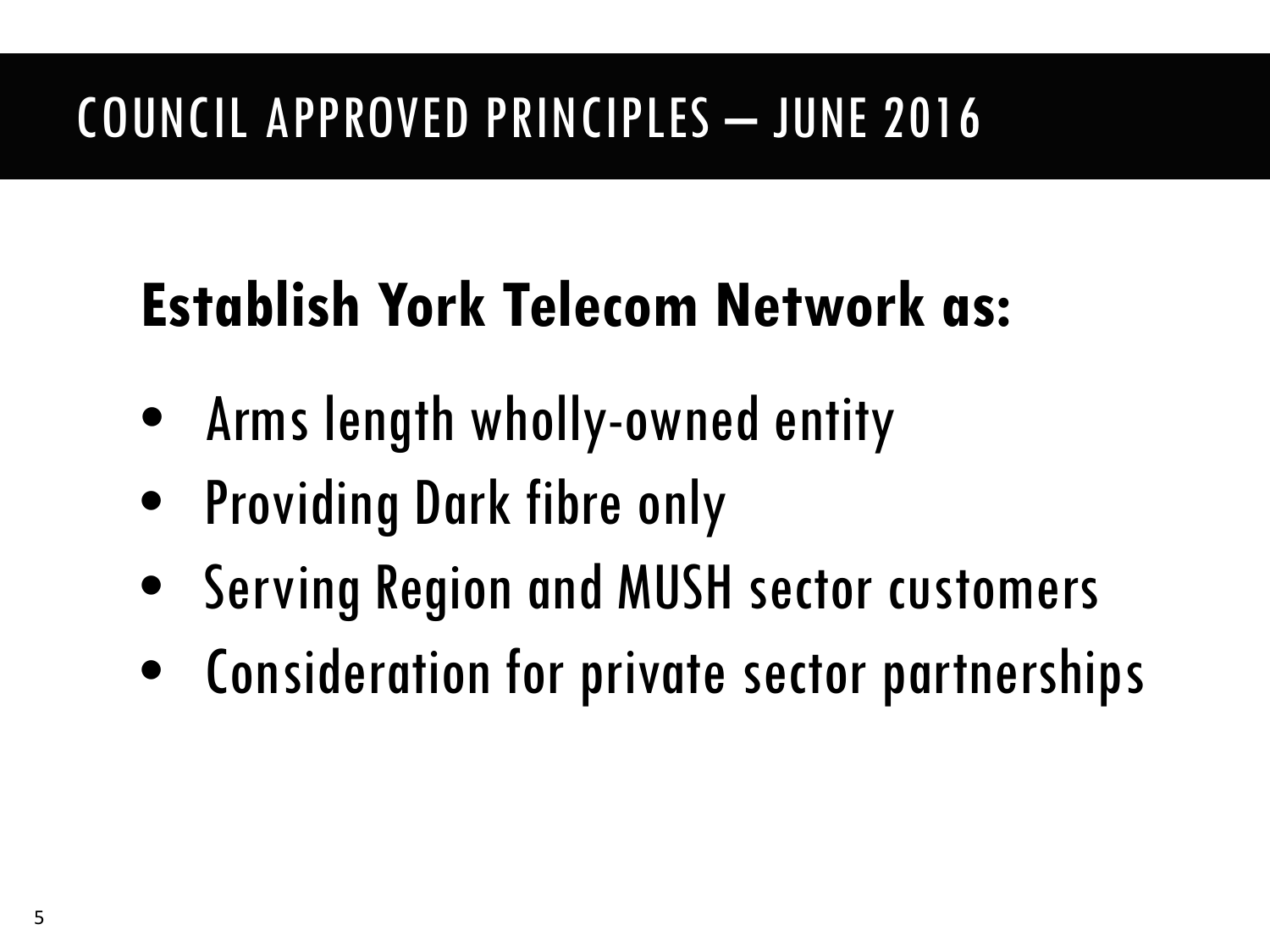### YTN REVIEW SINCE JUNE 2016

• Governance and business best practice review

• Legal review of authority and structure options

• Preliminary financial review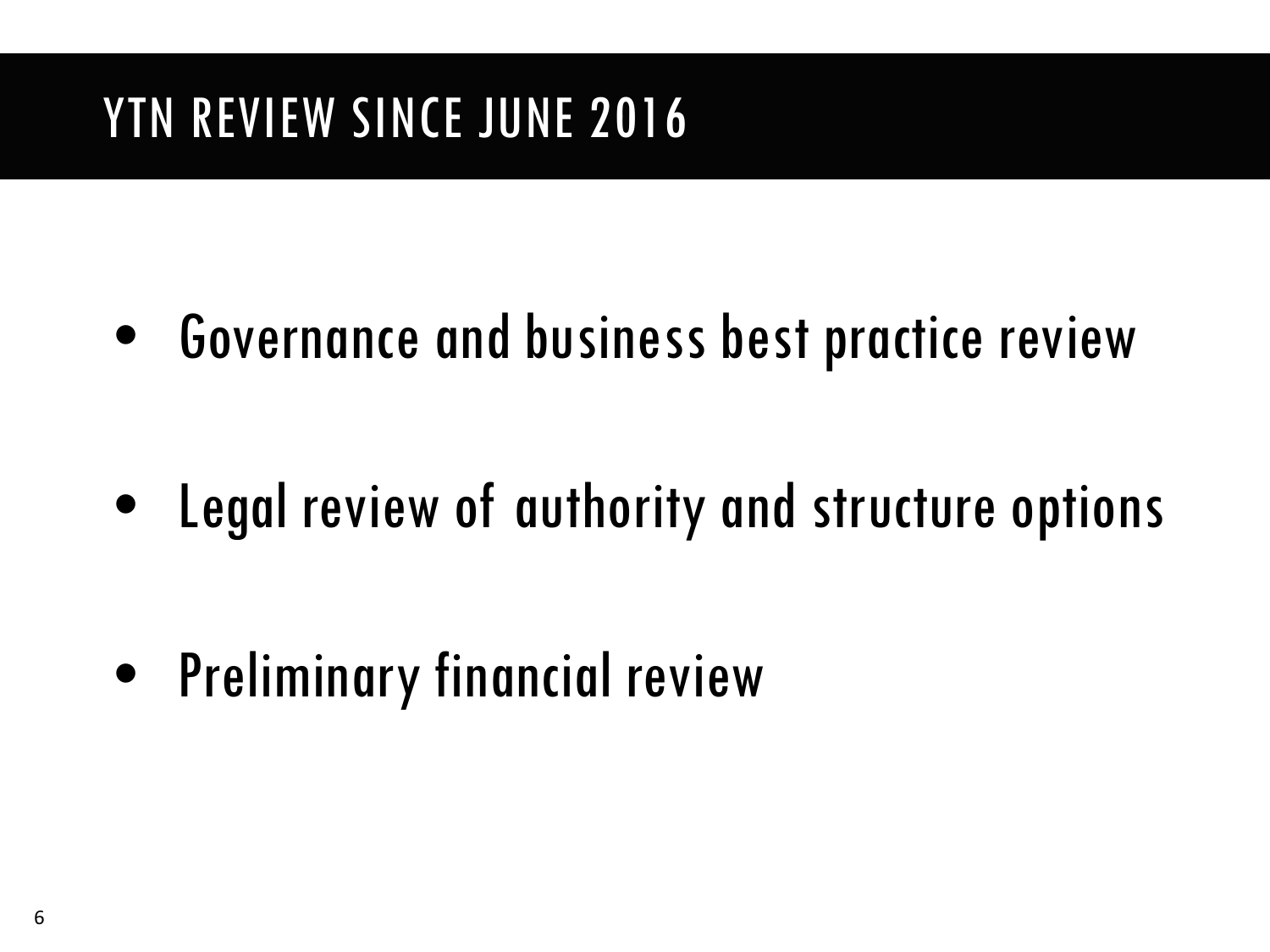### POLICY REASONS FOR ADVANCING YTN

- **1. Serve** public sector operational needs
- **2. Support** economic development initiatives and business growth/attraction
- **3. Expand** broadband service into under-served areas of the Region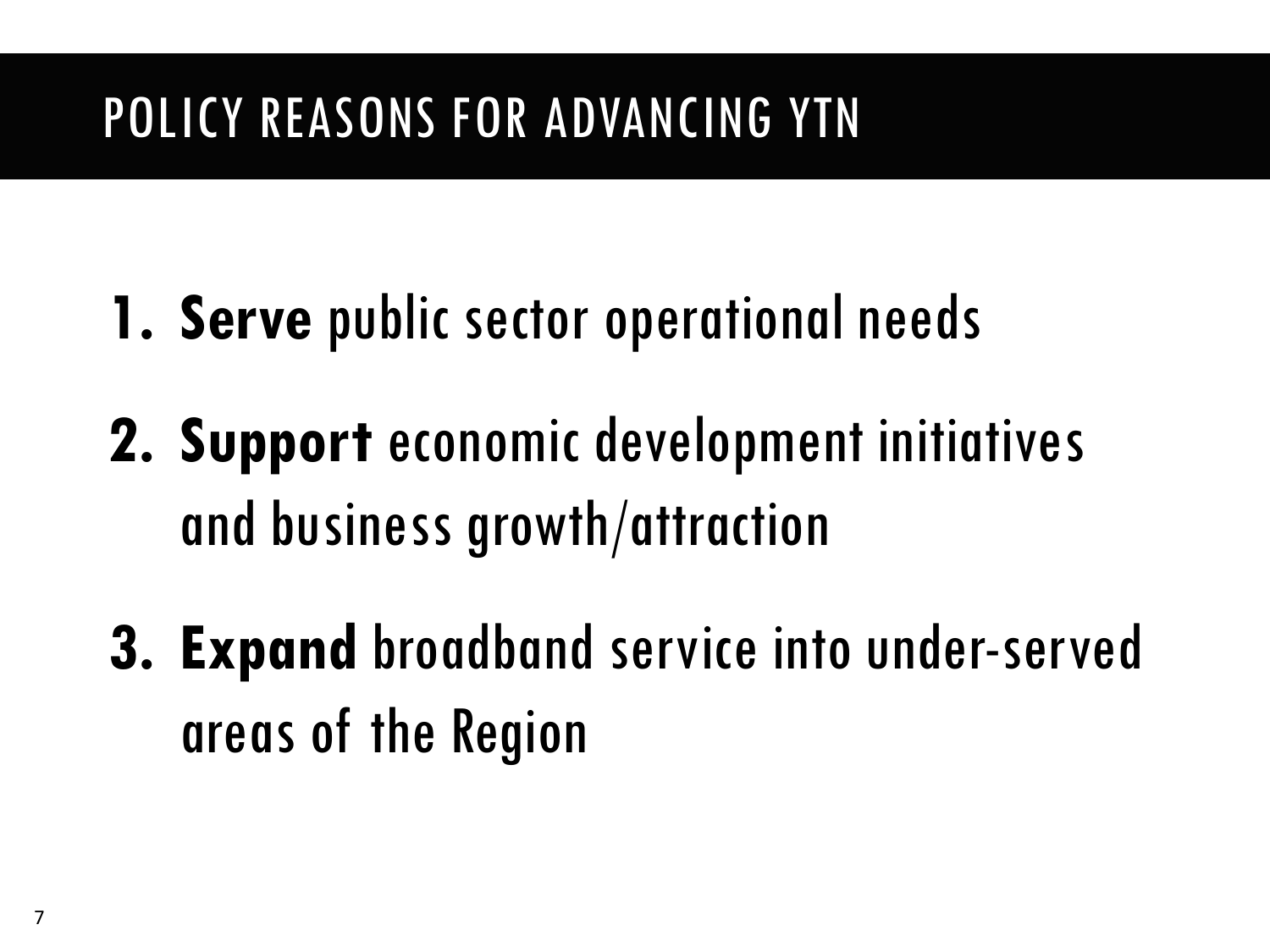## YTN SIMILAR TO EXISTING REGIONAL ENTITIES

| Set-up and<br><b>Operations</b> | <b>York Telecom</b><br><b>Network</b> | <b>Housing York</b><br>Inc. | <b>York Region Rapid</b><br><b>Transit</b><br>Corporation |
|---------------------------------|---------------------------------------|-----------------------------|-----------------------------------------------------------|
| <b>Business Registration</b>    |                                       |                             |                                                           |
| <b>Owned by York</b><br>Region  |                                       |                             |                                                           |
| <b>Board of Directors</b>       |                                       |                             |                                                           |
| <b>Financials</b>               |                                       |                             |                                                           |
| <b>Asset Ownership</b>          |                                       |                             |                                                           |
| <b>Staff</b>                    |                                       |                             |                                                           |
| <b>Function</b>                 |                                       |                             |                                                           |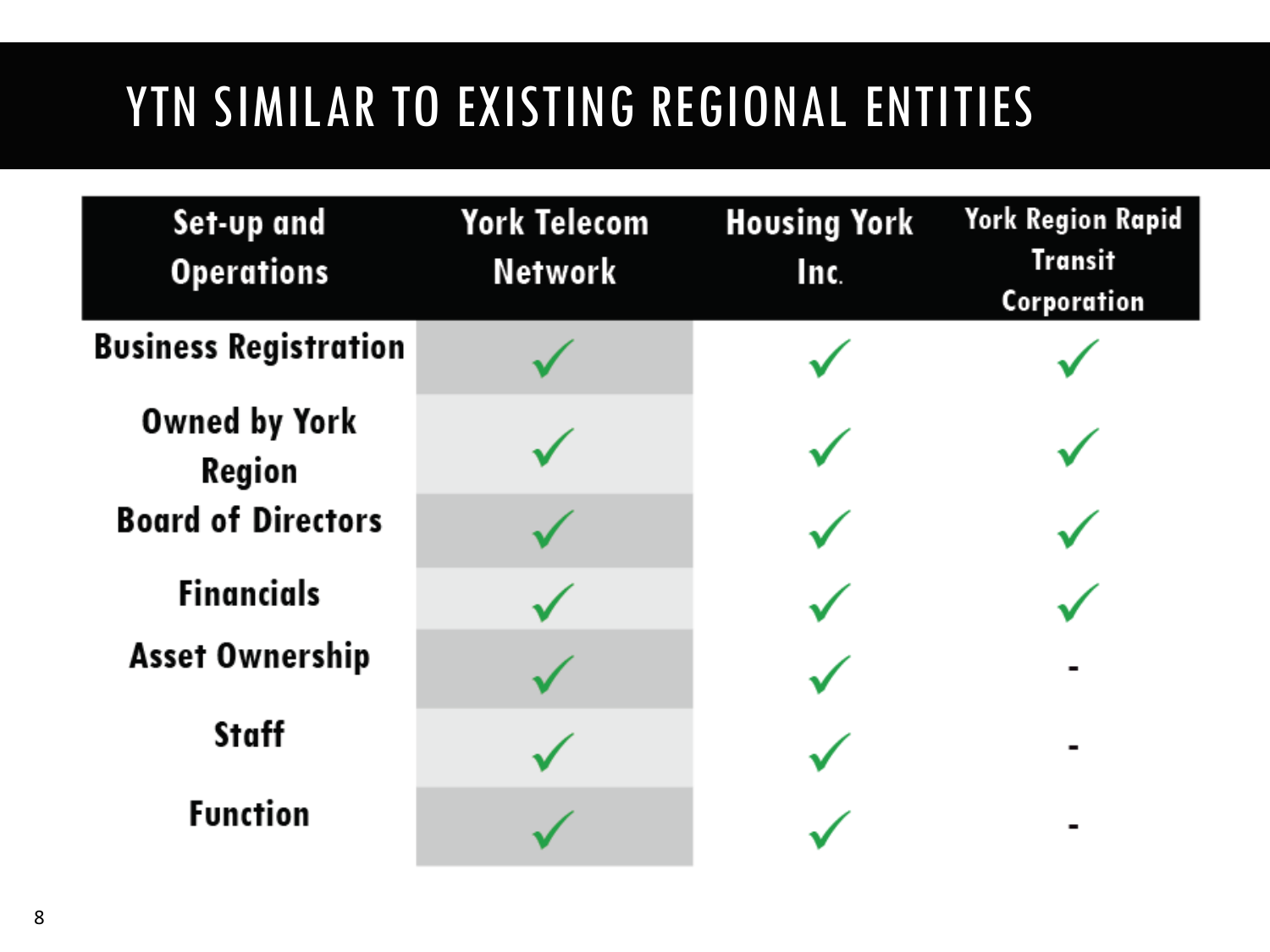### YTN PROPOSED STRUCTURE

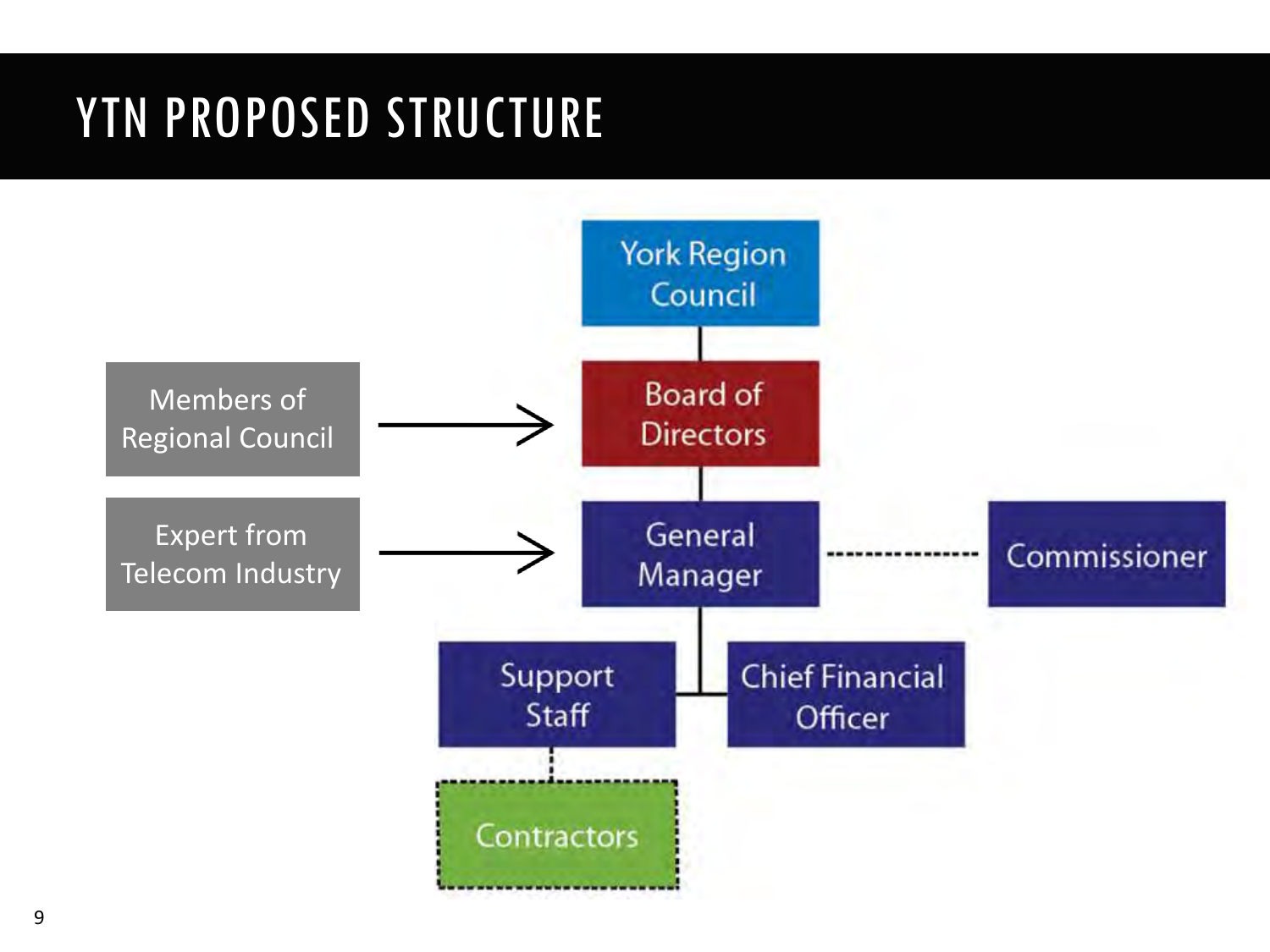## POTENTIAL YORK TELECOM NETWORK CUSTOMERS

- Regional Departments
- Municipalities

Existing

- MUSH Partners
- Internet Service Providers New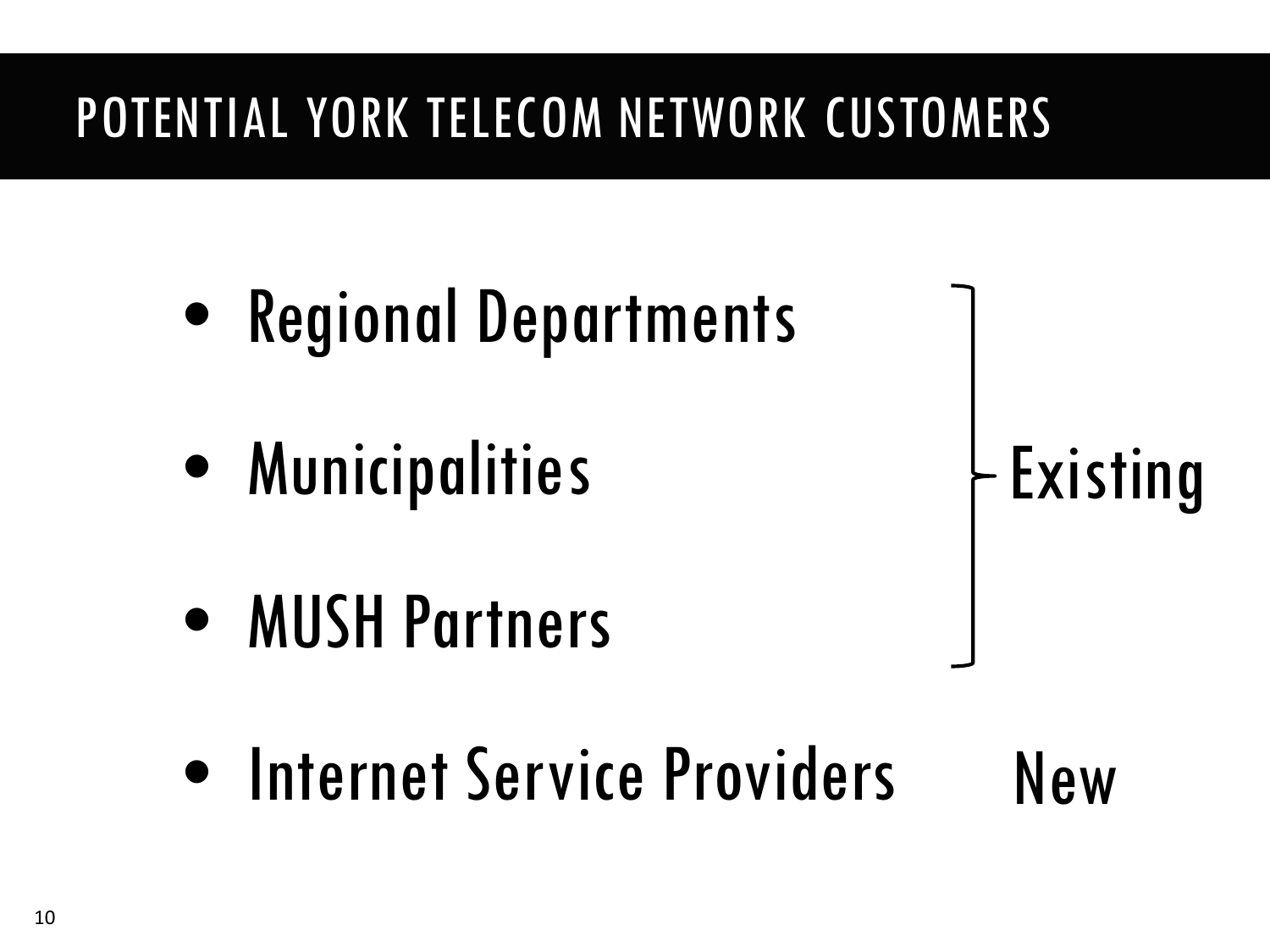## PRIVATE SECTOR PARTNERSHIPS

- Create new **cost sharing and revenue opportunities**
- Facilitate service to **out-of-reach locations**
- Senior Government broadband funding **requires direct link to Internet Service Providers**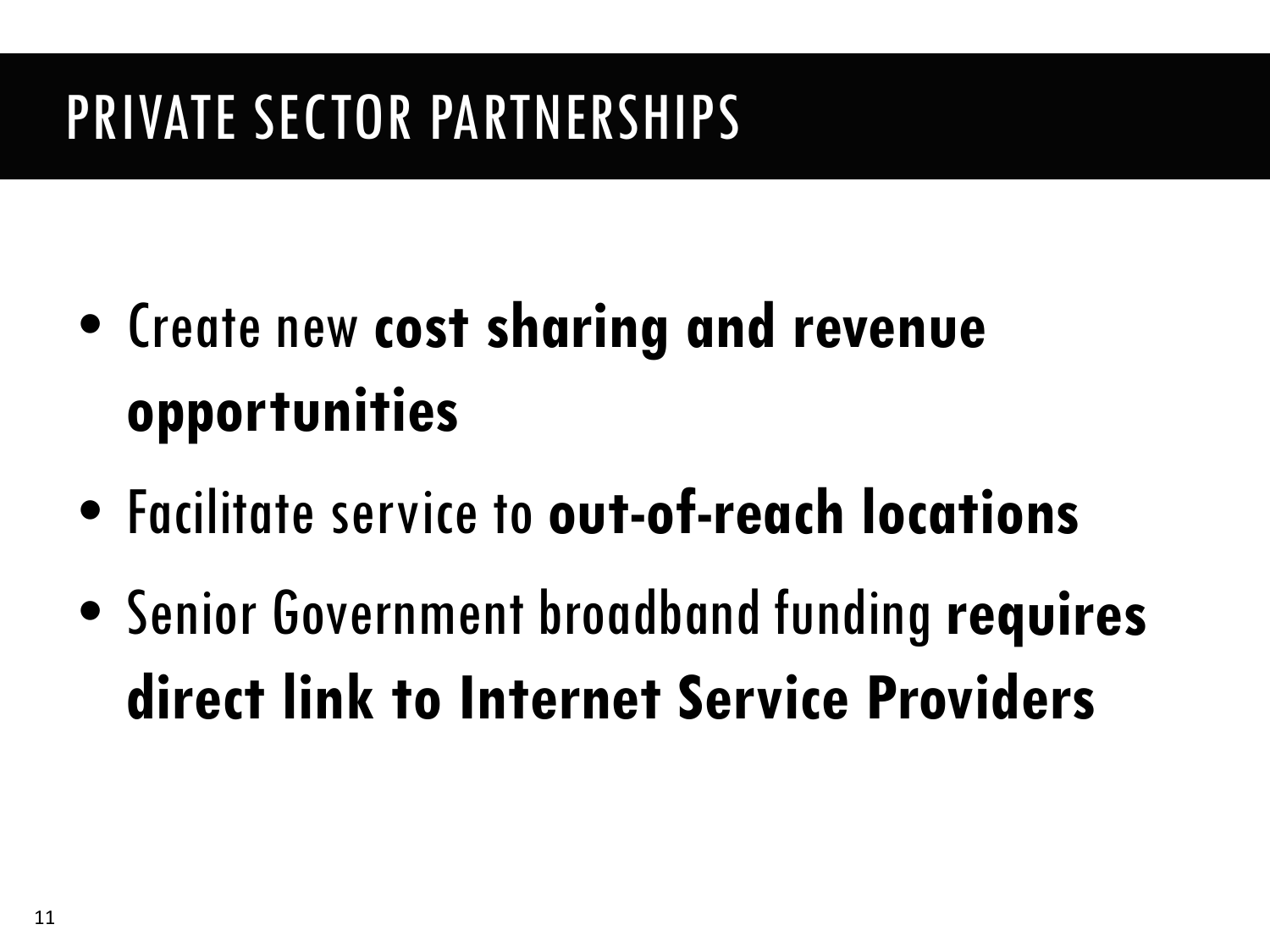## OPERATING BUDGET IMPACT

- Region becomes a customer of York Telecom Network
- Shift from capital cost to operating cost in Regional budget
- Ultimately accounted for in Regions consolidated financial statements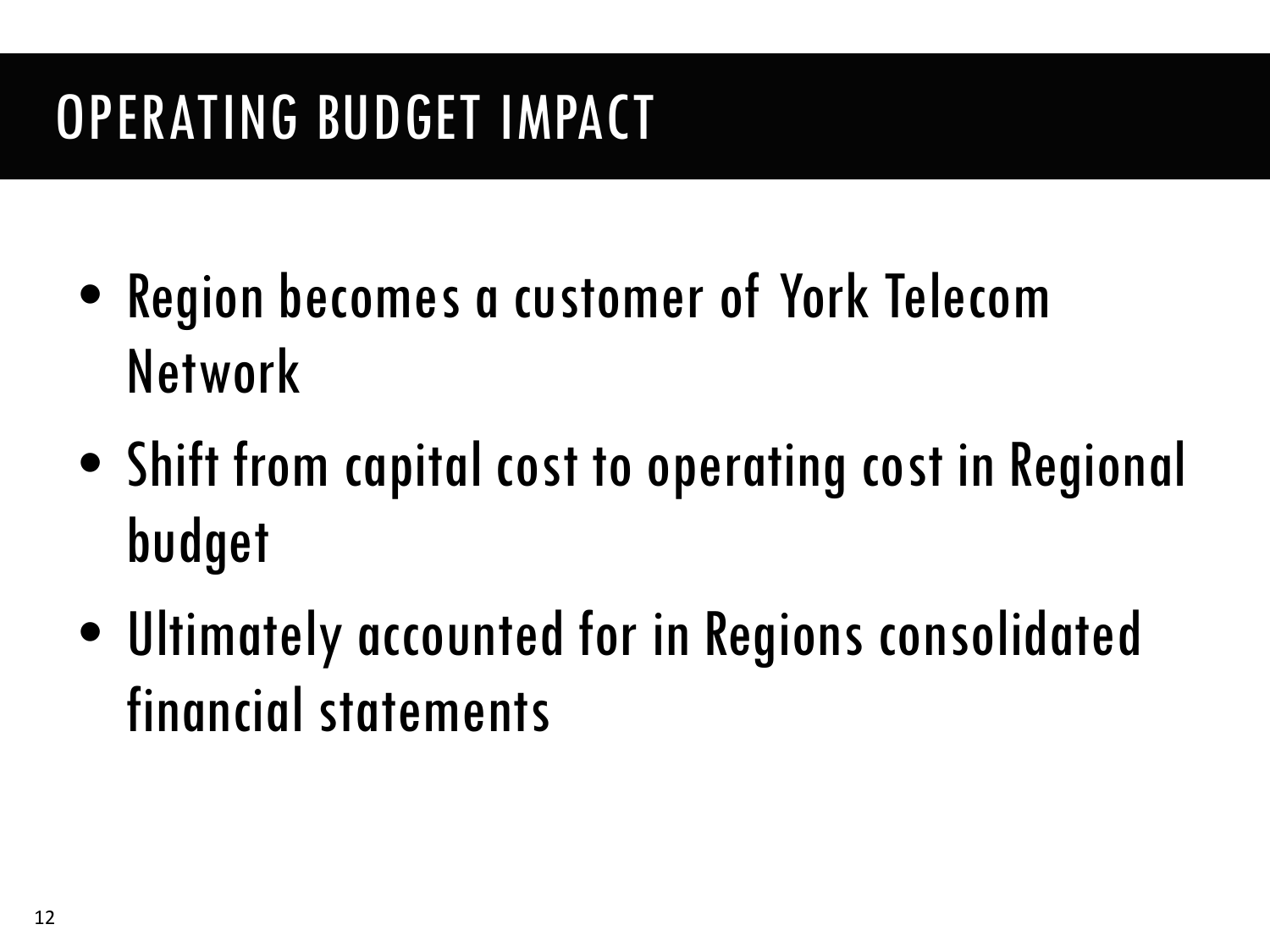## 2017 IS A TRANSITION YEAR